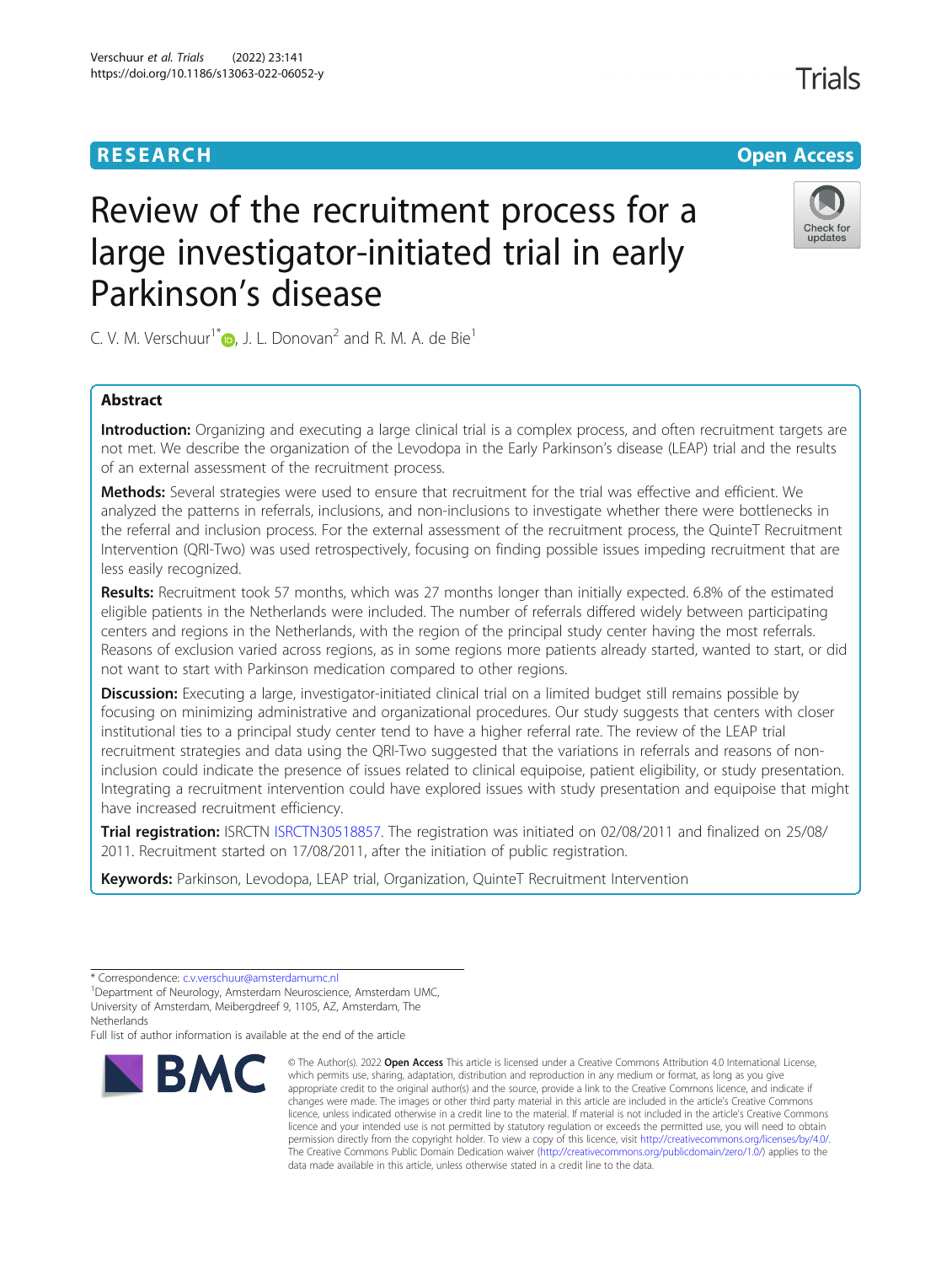# Key points

- Executing a large, investigator-initiated clinical trial on a limited budget still remains possible by focusing on minimizing administrative and organizational procedures.
- Our study suggests that centers with closer institutional ties to a principal study center tend to have a higher referral rate.
- A review of the recruitment strategies and data using a QRI-Two indicated that prospectively integrating a recruitment intervention could have provided insights about equipoise, eligibility, and study presentation issues in order to increase recruitment efficiency.

# **Background**

Before patient recruitment for a trial can be started, a complex and intensive process has preceded: a sound trial plan has to be designed, and a myriad of practical questions have to be answered concerning patient recruitment, execution of assessments, developing a database, organizing trial and data monitoring, and obtaining funds. Unfortunately, recruitment targets are often not met, resulting in an underpowered trial or an extended recruitment period, with only partially answered or unanswered questions, and a waste of resources. In a Cochrane Review, it was estimated that these problems occur in more than 50% of trials [[1\]](#page-8-0), and a review of trials funded by two large public funding agencies in the UK showed that only 31% of those trials successfully completed their recruitment target [[2\]](#page-8-0). Hence, there is a need to learn from clinical trials that managed to recruit the desired number of patients and, moreover, succeeded in this on a limited budget.

For the motor symptoms of Parkinson's disease (PD), levodopa is the mainstay of therapy because it is very efficacious in relieving symptoms and it is inexpensive [\[3](#page-8-0)]. From the 1980s until the 2010s, many neurologists tended to delay initiation and timely adjustments of levodopa because of concerns that levodopa could be toxi  $c[4]$  $c[4]$ —although this was never supported by the results of clinical studies—and that an early start with levodopa would induce more severe motor fluctuations and dyskinesias later [[5\]](#page-8-0). Because it is important to know whether levodopa has a disease-modifying effect in Parkinson's disease in addition to its symptomatic effect, we initiated the Levodopa in Early Parkinson's disease (LEAP) trial. The trial design and its results have been published previously [[6,](#page-8-0) [7\]](#page-8-0).

In this paper, we describe the organization of the trial, including strategies to tackle anticipated recruitment and retainment challenges. In addition, the results of an external assessment of the recruitment process are presented.

## Methods

# Trial design

To separate possible disease-modifying effects from the direct symptomatic effect of levodopa, a multi-center, randomized delayed-start, double-blind placebocontrolled trial design was used. Patients with early PD whose functional health did not yet warrant initiation of PD medication were randomized to either 80 weeks of treatment with levodopa/carbidopa or 40 weeks placebo followed by levodopa/carbidopa for 40 weeks. A total of eight study visits were necessary to be able to adequately measure the progression of symptoms. To be able to detect a minimal clinically important difference of 4 points on the Unified Parkinson's Disease Rating Scale at 80 weeks, 446 patients needed to be included [[6\]](#page-8-0).

#### Inclusion feasibility

Planning for the trial took place in the beginning of 2010. To complete recruitment in a reasonable timeframe of a few years, we estimated the number of potentially eligible patients in the Netherlands, as this would indicate how many centers were needed to refer patients for the trial. In December 2009, the population in the Netherlands aged between 55 and 75 numbered 3,541,977 people [[8\]](#page-8-0). The incidence of parkinsonism in this age group is 2.67 per 1000 per year [[9](#page-8-0)]. De Lau and colleagues found that 51% of these patients fulfilled the criteria for PD, and of those 61% had visited a neurologist [[9\]](#page-8-0). In the Netherlands, almost exclusively neurologists diagnose PD. Accordingly, we estimated that each year approximately 2942 patients were diagnosed with PD by a neurologist in the Netherlands. In the Comorbidities and Aging in Rehabilitation Patients: the influence on Activities (CARPA) study, which was initiated to assess the long-term course of functional status in newly diagnosed PD patients from outpatient clinics of six non-academic hospitals in the Netherlands, 31.6% did not use symptomatic treatment at the time of inclusion  $[10]$ . Based on this study, we anticipated that 930 patients would be eligible for the LEAP trial each year and that, in 30 months, 446 patients of the estimated 2325 available patients with early PD should be included, which is 19.2%. Therefore, all hospitals in the Netherlands—also those with general neurologists, usually less prone to participate in studies—were asked to help recruit patients. After approaching about 90 centers in the Netherlands by telephone and e-mail in 2010, 62 centers signed the "Intention to Participate" Statement (IPS). These centers were spread throughout the Netherlands and consisted of almost all hospitals in the Netherlands. Because in the Netherlands PD care almost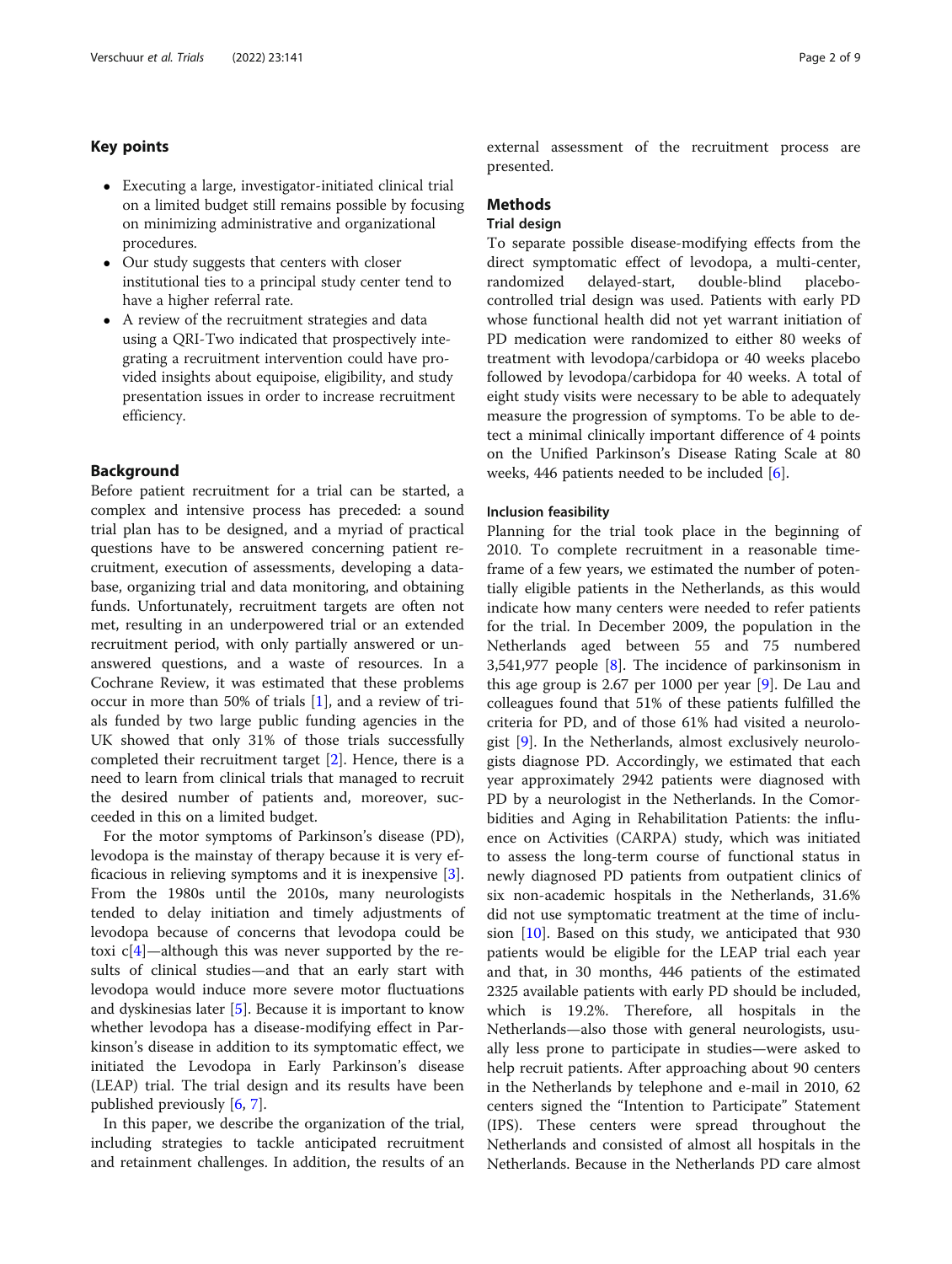exclusively takes place in the setting of the outpatient clinic in a hospital, the trial could potentially recruit patients from almost the whole country. Interestingly, at the time these centers estimated the total number of eligible patients at 793 per year. This would imply an inclusion ratio of 22.5% per year.

To verify whether our estimated inclusion ratio was expected to be realistic, we also examined other relevant studies. As the TEMPO-, ELLDOPA- and ADAGIO-trials all had similar target populations—recruiting patients with early PD in most Western countries, in a randomized RCT using a placebo—these trials could be examined to verify whether the projected inclusion ratios of 19.2 and 22.5% were realistic [[3,](#page-8-0) [11](#page-8-0), [12](#page-8-0)]. Unfortunately, the ADA-GIO- and ELLDOPA-trial did not report the number of referred or screened patients prior to inclusion, and in the TEMPO trial, an inclusion rate of 85.4% was reported very high for any trial—raising the question if there may have been a non-reported preselection of patients. Patients in the TEMPO trial furthermore only gave consent for the 26-week trial, and not yet to the later added open-label extension of the trial, thus making a known inclusion ratio less relevant. Based on the sparse knowledge at hand and the fact that no other trial recruited patients from our target population, we expected that an inclusion time frame of 30 months was reasonable.

#### Recruitment and assessment logistics

The trial infrastructure consisted of five regional main study centers strategically spread throughout the Netherlands, of which one was the principal study center. At each of the five centers, a trained research nurse was stationed. When a neurologist diagnosing PD thought a patient was eligible, the trial was briefly introduced, printed trial information was provided, and permission was asked to send contact information to the principal study center. This information consisted of the date of referral, name of the referring neurologist and center, a filled-in checklist with inclusion and exclusion criteria, and the patient's name, date of birth, address, and phone number.

After the contact information was registered at the principal study center, the research nurse at the patient's regional main study center was automatically informed by e-mail. Within three working days, the referred patient was contacted by phone to answer possible initial questions of the patient, and an appointment was made to further explain the trial. All procedures—informing the patient, inclusion, randomization, and assessments were performed by the research nurse at the patient's local center or home, and supervised by the researcher in the regional main study center. Patients were compensated for travel costs. When an assessment was performed in a local center, it only had a facilitating role in

providing an outpatient clinic room, as all necessary equipment was brought by the research nurse. As a result, the time investment for referring neurologists was kept minimal, continuity of research nurses for patients was guaranteed at a high degree, research nurses could focus on the LEAP trial because of the large number of assessments that were scheduled, and personnel costs were low. The referring neurologist remained the treating and main responsible neurologist for the patient during the study.

# Trial awareness and communication

Considerable effort was directed to raising trial awareness before and during the trial. The communication strategies primarily targeted neurologists in all centers that signed the IPS, since these could refer patients for the trial. All communication, management, and administrative tasks were executed by the coordinating research nurse at the principal study center, principal investigator, two PhD students, the research nurses at the regional main study centers, and occasional administrative help from medical students.

# **Before trial initiation**

Before starting the trial, the main contact person of a center received a scripted phone call to explain the trial, emphasizing that the results of the trial would have clinical consequences, and that time investment for checking study eligibility and referral was kept to a minimum—having in mind the busy schedule of a general neurologist. Answers to questions were prepared beforehand. Six months before starting recruitment, a kick-off presentation was given to explain the trial in all centers that signed the IPS. During this presentation, it was explained how the trial team thought what would be the least confronting method to introduce the trial by the neurologist—often very soon after diagnosis: first, it was advised to inform the patient that there is a large trial in the Netherlands for patients with early PD investigating when to start with PD medication and that the neurologist thinks the patient could be eligible for the trial. Second, the patient could be asked if they consented that contact information was sent to the principal study center in order for a research nurse to contact the patient and further explain the trial. Furthermore, as the trial team did not budget reimbursements for recruiting neurologists, it was explained how the trial team minimized the time and administrative burden for participating neurologists, and that the main contact person of referring center was included in the LEAP Study Group—and with that in the main article publishing the results of the trial. If it was not possible to plan a presentation, the center was not allowed to refer patients because of an expected lack of commitment.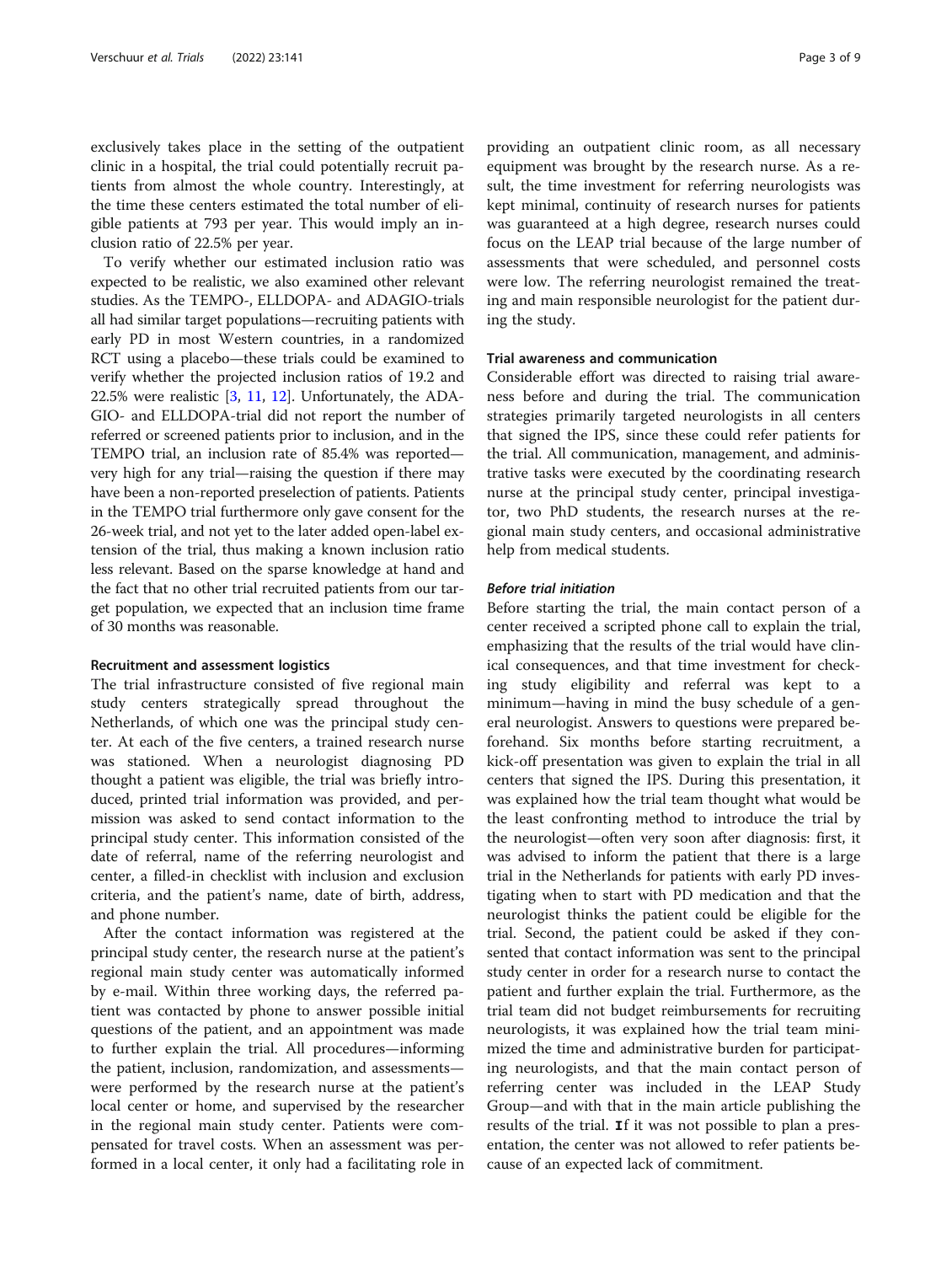Finally, a study website (leapamc.nl) was developed by a professional website designer, and accounts at Facebook and Twitter were set up to regularly share trial news. Pocket cards and posters with the inclusion and exclusion criteria and the registration process were handed out for the offices in the outpatient clinics of all referring centers.

To reraise awareness and receive feedback concerning the logistics of the trial, the main contact person of all referring centers was called on a regular basis, asking them to keep the trial under the attention of his or her colleagues, how we could further accommodate the neurologists at that center, whether there were any issues in relation to the clinical follow-up of included patients, and to again explain how the trial team thought what would be the best way to introduce the trial.

Monthly e-mails were sent targeting all participating neurologists to inform about the trial progress using a dashboard with an overview of the inclusion progress. Each time an important inclusion milestone was met, a newsletter was sent to all referring centers, combined with a large cake, pens, or mugs—all having the LEAP logo clearly visible. Approximately 1 year after the start of enrollment, all centers that actively referred patients were approached for a second presentation to give an update about the trial progress and reraise awareness of the trial. Two times, a presentation was allowed during the yearly congress of the Dutch Movement Disorders Working Group.

#### **Patients**

To bring the trial to the attention of possibly eligible patients with early PD, a presentation was given at a large patient congress early in the course of the trial, and two lay publications explaining the trial were published in the magazine of the Dutch PD patient association. Before initiation of the trial and during the trial, all research nurses were trained at several teambuilding meetings on the study procedures during the contacts leading up to the inclusion of a patient. During these trainings, instructions were given about the best, neutral ways to present trial information to an eligible patient—having in mind that patients were necessarily asked to participate in a trial at an emotionally difficult moment soon after being diagnosed with PD.

#### Medication logistics

Safe manufacturing, packaging, labeling, storing, and shipment of trial medication is highly specialized, and timeconsuming and administrative demands concerning accountability are equally demanding—even for levodopa, the most commonly used PD-medication for several decades.

The trial team contracted ACE Pharmaceuticals and ACE Apothecary (Zeewolde, the Netherlands, Good Manufacturing Practice accredited) to execute all trial medicationrelated issues, instead of conventionally contracting the pharmacies of all referring centers or those at the main study centers. Much time and effort were saved for the trial team in this way, and probably made the risk of trial medication-related mistakes smaller. After the digital randomization by a research nurse, an e-mail was automatically generated by the database and sent to ACE Pharmaceuticals and ACE Apothecary. Subsequently, the trial medication was shipped to the patient's home. This ensured that the principal study center only had one professional partner responsible for all trial medication-related issues.

#### Medical ethical committee approval

According to the Dutch law, Medical Ethical Committee approval was obtained at the principal study center. As neurologists only referred patients for the trial, the Medical Ethical Committees of just the four other regional main study centers had to approve local execution of the trial; all referring centers were given notice of this mode of conduct with a standard letter.

## Trial funding

To cover the costs of executing this investigatorinitiated trial, a total of about one million Euro was obtained from The Netherlands Organization for Health Research and Development (Dutch governmental fund for health research, project number 0-82310-97-11031, approximately EUR 660,000), Stichting Parkinsonfonds, Stichting Parkinson Nederland (both Dutch charitable funding organization for PD research), and Parkinson Vereniging (Dutch patient organization). Trial medication in the first 42 weeks of the trial costed approximately EUR 250,000; a large part of other expenses went to the research nurses' salaries. Funding for the research nurses in the five main study hospitals was provided on the basis of included patients. Thus, per included patient, there were enough resources for that hospital to perform all measurements. The contract with the pharmaceutical company providing the study medication was on the basis of a fixed contract price. Therefore, no extra funding was needed for the study duration extension.

# External assessment of recruitment process

For this goal, a version of the QuinteT Recruitment Intervention was used. A QRI is usually integrated with an RCT from the design stage to optimize recruitment, but a QRI-Two has been designed to be applied to RCTs that are underway by reviewing trial materials (protocol and patient information) alongside recruitment monitoring data [[13](#page-8-0)]. In this study, the QRI-Two focused on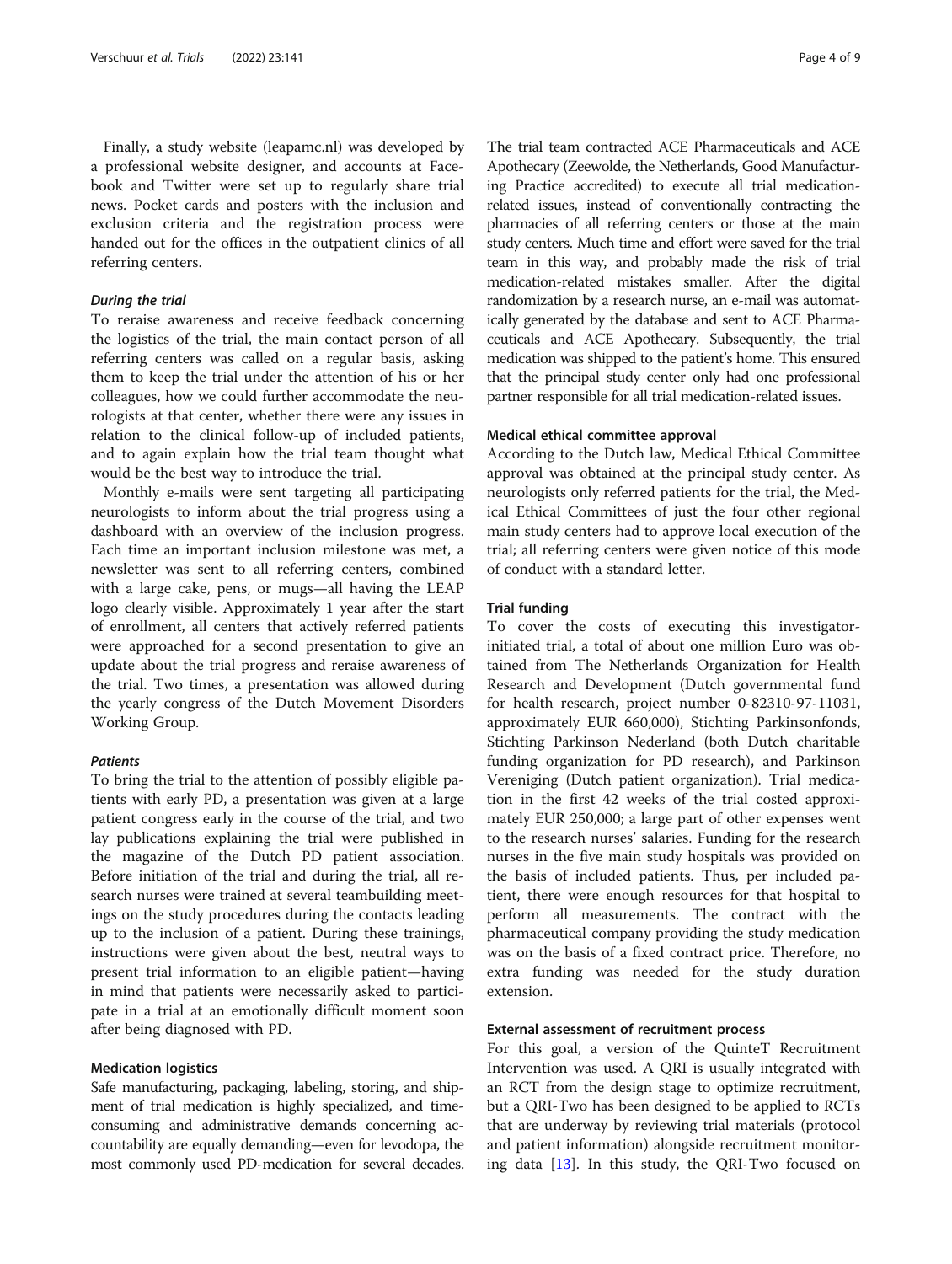finding issues that had inhibited recruitment that are less easily recognized—called "hidden challenges"—in addition to the "clear obstacles," which are organizational barriers that are anticipated and known by the trial team [[14](#page-8-0), [15](#page-8-0)]. "Hidden challenges" usually relate to deep-seated issues such as clinician equipoise, strong patient preferences, or issues with the way the trial is presented [[13](#page-8-0)–[16\]](#page-8-0). The QRI was developed and refined over 15 years with over 60 randomized clinical trials (RCTs) with severe recruitment difficulties, and as there is observational evidence of significantly increased recruitment rates and completion of recruitment in an evaluation of five completed QRIs [[17](#page-8-0)], we were interested to learn whether a retrospective review of the LEAP trial could identify hidden challenges that might have impeded recruitment. An experienced independent QRI researcher (J.L.D.) reviewed LEAP trial recruitment strategies and recruitment data.

## Data gathering

During the study, we registered data concerning all referrals and inclusion, which included the following: name and date of birth of the patient, referral date and center, referring neurologist, date of inclusion, when and which trial personnel was employed, when and which actions were undertaken aiming to improve referral or inclusion rate, and reason of non-inclusion.

## Data analyses

For the QRI-Two review, we analyzed the following. Based on the registered data, we calculated the ratio of referred patients versus possible eligible patients, based on the population at the moment the trial started including patients nationwide in January 2012. To investigate whether there were effects on referral- and inclusion rate of seasons, vacations, sending cakes at inclusion milestones, or the change of a research nurse, we visually inspected graphs showing referral and inclusion rates. Finally, we analyzed variations across centers in reasons why patients were not included. Analyses are descriptive; no statistical tests were done.

#### Results

The prospective recruitment strategies mostly focused on the organizational and logistical issues, which the LEAP trial team anticipated and addressed to complete recruitment to the trial.

# Referral rate

There were 62 centers that signed the IPS. Seven academic and fifty non-academic centers participated in referring patients for the LEAP trial (Table [2\)](#page-5-0); five centers eventually did not refer patients. There was a large difference in the ratio of estimated eligible patients versus referred patients of the Northwest and Southwest regions, being similar regions with respect to the composition of its population.

In 57 months, 766 patients were referred for the trial, averaging 13.4 patients per month. A lowerthan-expected number of patients were referred, with large variations among regions. When analyzing the ratio of referred versus estimated eligible patients, the high ratio of 29.9% in region Southeast is of note, which we attribute to the fact that the region consisted of only a few centers that relatively referred many patients. Furthermore, the referral ratio was notably low (5.3%) in the most populous region Southwest, and high (19.3%) in region Northwest, the region of the principal study center. Both regions are similarly highly urbanized and densely populated (Table [1](#page-5-0)). Referral numbers differed widely between centers (range 1 to 86, mean 12.4 patients for the whole inclusion time per center). We could not discern a pattern in the number of referrals during seasons, vacation periods, or in the periods after we distributed cakes to participating centers. Interestingly, we did not see a change in referral rates of referring centers during the trial. Friendships between neurologists working in the principal study center and other centers did not result in a higher referral rate (data not shown).

# Inclusion rate

The first patient was included on 17 August 2011 and the last on 17 May 2016, amounting to a recruitment period 27 months longer than anticipated. A total of 446 patients were included (average 7.8 patients per month), which is 6.8% of the estimated eligible patients. The overall ratio of included versus referred patients was 58.2%, with only the northeast region having a somewhat lower inclusion ratio of 49.5% (Table [1](#page-5-0)). During the trial, inclusion ratios were constant for each region, with slight differences between research nurses, also noticeable when regional research nurses changed in the Northwest and East region (data not shown). The variation in the number of referrals resulted in slight variations in inclusion rate over time, as the inclusion ratio did not change during periods with lower referrals (data not shown).

Although a large number of centers indicated their intention to participate, the inclusion of patients occurred mostly in a quarter of these centers: 70.2% of the included patients were referred from only 15 centers, compared to 13 centers from which only one patient was included: 2.9% of all included patients. Eight out of the 15 centers from which the most patients were included, were situated in the region of the principal study center (region Northwest), including a total of 170 patients—38.1% of the total 446 patients (Table [2\)](#page-5-0).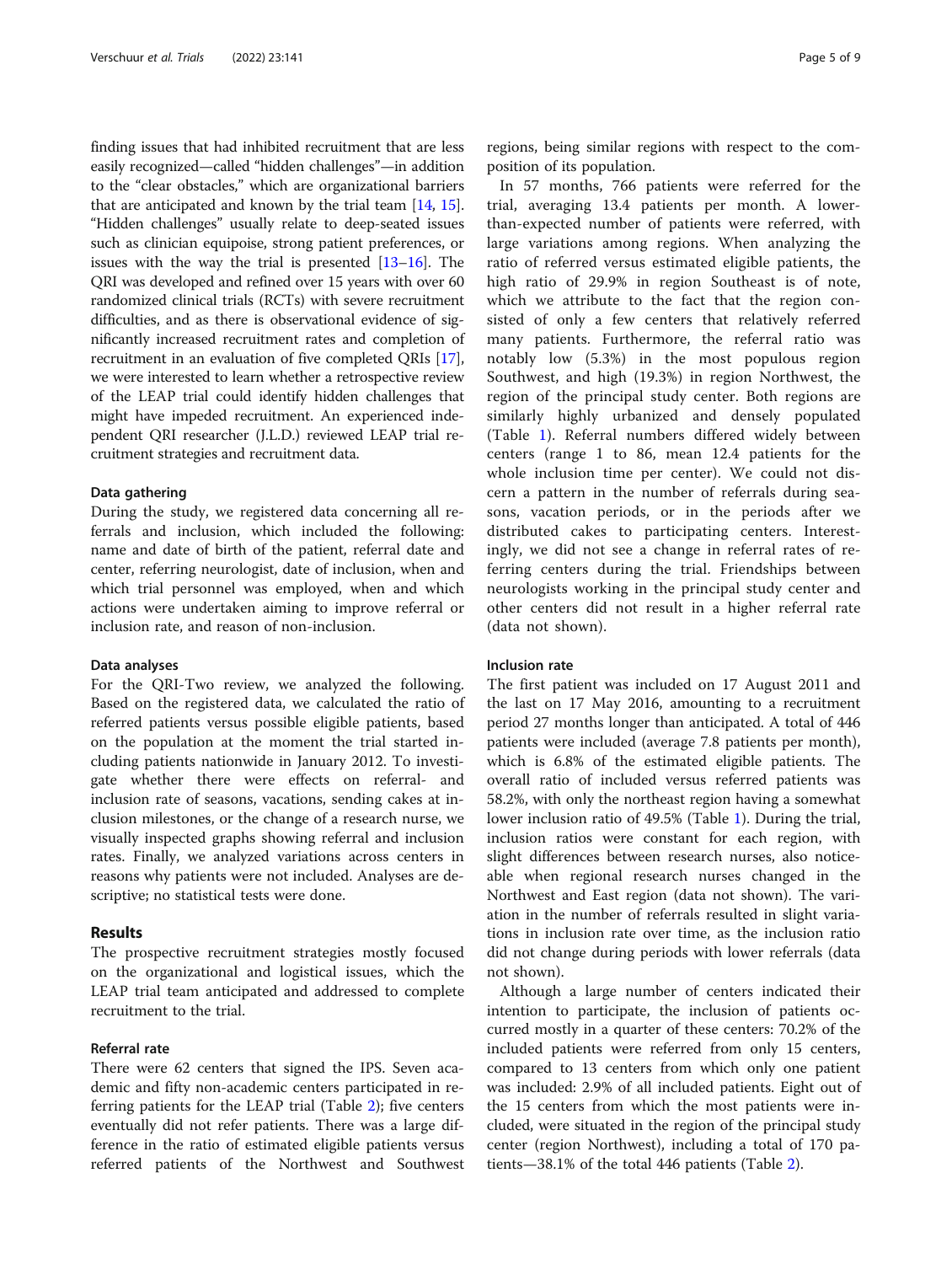# <span id="page-5-0"></span>Table 1 Referrals and inclusions\*

| <b>Referrals and inclusions</b>                                                 | Total      | <b>Northwest</b> | <b>Northeast</b> | East      | Southeast | Southwest | <b>Unknown</b> |
|---------------------------------------------------------------------------------|------------|------------------|------------------|-----------|-----------|-----------|----------------|
| Estimated population on 1/1/2012 aged 50-79<br>in all five regions <sup>†</sup> | 5,284,676  | 1,316,362        | 945,173          | 1,295,626 | 211,983   | 1,515,531 |                |
| Estimated eligible patients during trial <sup>#</sup>                           | 6589       | 1641             | 1178             | 1615      | 264       | 1890      |                |
| Referred (% estimated eligible)                                                 | 766 (11.6) | 317 (19.3)       | 103(8.7)         | 166(10.3) | 79 (29.9) | 100(5.3)  |                |
| Included patients (% included of referred)                                      | 446 (58.2) | 190 (59.9)       | 51 (49.5)        | 97 (58.4) | 47 (59.5) | 61(61.0)  |                |
| Not included                                                                    |            |                  |                  |           |           |           |                |
| Reason (% of not included patients)                                             |            |                  |                  |           |           |           |                |
| Unknown <sup>§</sup>                                                            | 133 (41.6) | 35 (10.9)        | 20(6.3)          | 59 (18.4) | 9(2.8)    | 9(2.8)    | 1(0.3)         |
| Exclusion criterion <sup>"</sup>                                                | 53 (16.6)  | 24(7.5)          | 9(2.8)           | 4(1.3)    | 8(2.5)    | 8(2.5)    |                |
| Too taxing**                                                                    | 41 (12.8)  | 15(4.7)          | 9(2.8)           | 2(0.6)    | 7(2.2)    | 8(2.5)    |                |
| Patient wanted to start with medication**                                       | 39 (12.2)  | 20(6.3)          | 8(2.5)           | 1(0.3)    | 1(0.3)    | 9(2.8)    |                |
| Patient did not want medication**                                               | 35 (10.9)  | 24(7.5)          | 1(0.3)           | 2(0.6)    | 3(0.9)    | 5(1.6)    |                |
| Afraid of side-effects**                                                        | 6(1.9)     | 3(0.94)          | 3(0.94)          |           |           |           |                |
| Patient could not be reached                                                    | 4(1.3)     | 2(0.6)           | 1(0.3)           |           | 1(0.3)    |           |                |
| Research nurse did not receive referral**                                       | 2(0.6)     |                  |                  |           | 2(0.6)    |           |                |
| Participation in other clinical research                                        | 2(0.6)     | 1(0.3)           |                  |           | 1(0.3)    |           |                |
| Extended stay outside Netherlands"                                              | 2(0.6)     | 1(0.3)           |                  | 1(0.3)    |           |           |                |
| Patient not convinced of PD-diagnosis**                                         | 1(0.3)     | 1(0.3)           |                  |           |           |           |                |
| Only wants to participate if unblinded**                                        | 1(0.3)     | 1(0.3)           |                  |           |           |           |                |
| Time to contact patient took too long**                                         | 1(0.3)     |                  | 1(0.3)           |           |           |           |                |
| % of unknown reason relative to number<br>of non-inclusion                      | 41.6%      | 27.6%            | 38.5%            | 85.5%     | 28.1%     | 23.1%     |                |

\*The Netherlands was divided into five regions from which all regional study procedures were performed by the main study center. These were Academic Medical Center (Northwest), University Medical Center Groningen (Northeast), Radboud University Medical Center (East), Zuyderland Medical Center (Southeast), and Leiden University Medical Center (Southwest)

† Source: Demografische kerncijfers per gemeente 2012, ISBN: 978-90-357-2092-3

‡ Source: reference number 9

§ Possible partially able to include; a total of 41.6% of not included patients

¶ One patient withdrew from the trial after inclusion but before baseline measurements and randomization and wanted its records to be destroyed

‖ Not possible to include; a total of 19.1% of not included patients

\*\*Patient not convinced to participate, so possibly able to include; a total of 39.4% of not included patients

# Non-inclusion

In this study, 19.1% of the referred patients that were not included turned out not to be eligible, mostly (77.4%) because before the first contact with the research nurse PD medication was already startedsuggesting that there may not have been equipoise for these patients. Other reasons for non-inclusion were clearer, in that the patient could not be reached, already participated in another trial, or because of extended stays outside the Netherlands. However, there were

#### Table 2 Inclusion per type of center

|                                                                      | Number of centers | Included patients<br>(% of total patients) | Mean number included<br>patients/center |
|----------------------------------------------------------------------|-------------------|--------------------------------------------|-----------------------------------------|
| Academic center                                                      |                   | 111 (24.9)                                 | 15.9 (range 3-40)                       |
| Non-academic center                                                  | 50                | 335 (75.1)                                 | 6.7 (range 1-48)                        |
| 1 included patient/center                                            | 13                | 13(2.9)                                    |                                         |
| 2-5 included patients/center                                         | 22                | 68 (15.2)                                  | 3                                       |
| 6-10 included patients/center                                        |                   | 52 (11.7)                                  |                                         |
| 11-20 included patients/center                                       | 10                | 131 (29.4)                                 | 13.1                                    |
| > 20 included patients/center                                        | 5                 | 182 (40.8)                                 | 36.1                                    |
| No. of centers of 15 best including centers in the main study region | 8 out of 15       |                                            |                                         |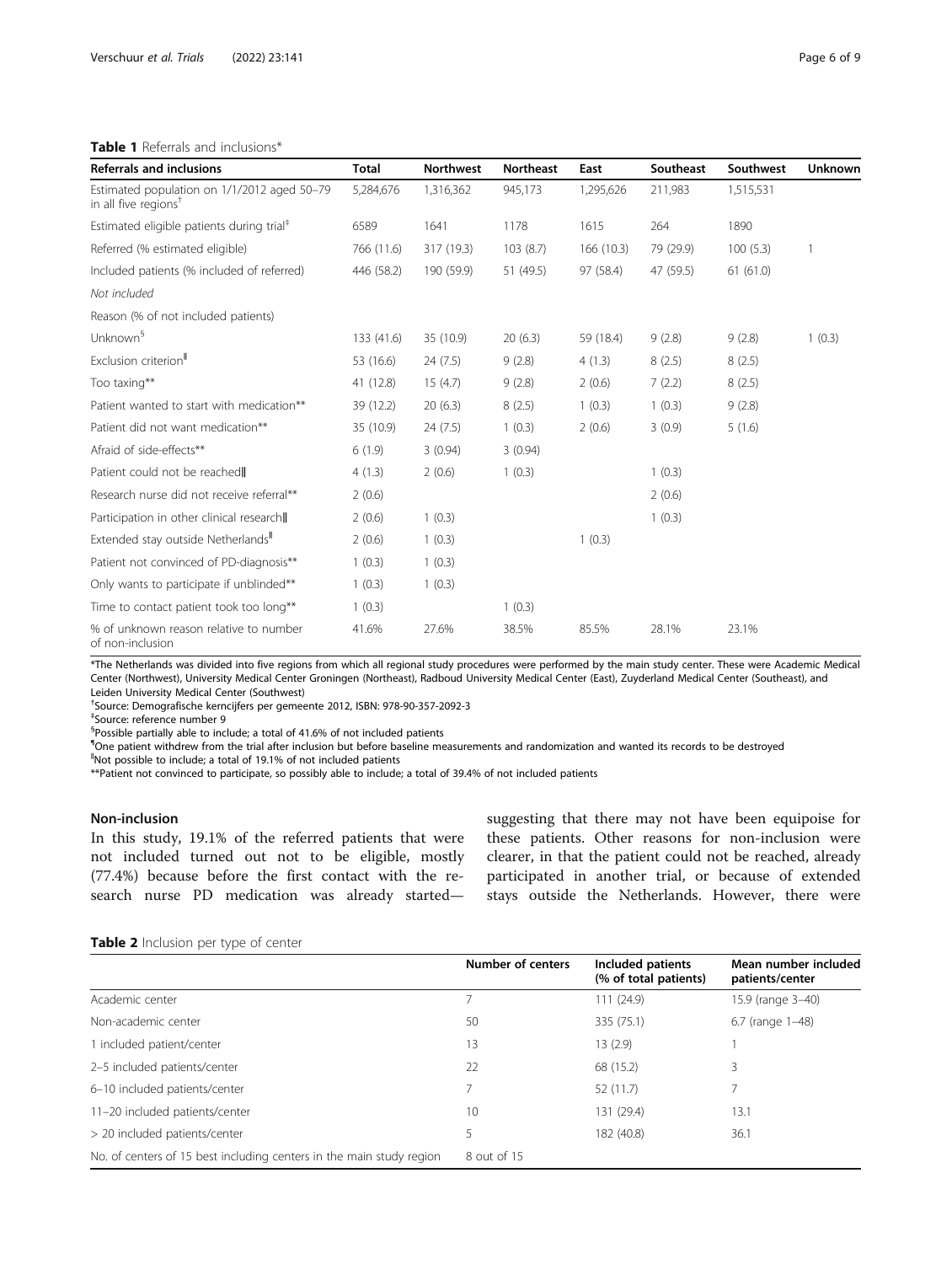41.6% excluded for "unknown" reasons, which may reflect poor reporting or "hidden" issues with eligibility/ equipoise [\[15](#page-8-0)]. A further 39.4% of the reasons for noninclusion were related to the patients' wishes, for example, wanting to be included in the placebo or treatment arm of the study, fear of the study being too taxing, or fear of side effects (Table [1](#page-5-0)). Further, although numbers are small, in the Northeast and Southwest region, more patients were excluded because they had either started or wanted medication compared with those who did not want medication (Table [1\)](#page-5-0).

#### "Hidden" challenges

The review of recruitment and monitoring data found some indications of potential issues with eligibility, equipoise, and study presentation. These included variations in the contributions of centers to enrollment even when populations were similar, the reporting of patient preferences for one treatment or another (not the trial) among 39% of potential participants, and patients not eligible for the trial because they had already been started on medication. The LEAP trial team reported that while the topic of the trial was of great clinical interest, and there was sufficient "community equipoise" to launch the trial, contemporaneous notes and monitoring data indicated that some centers favored treatment with medication and others with delaying medication either when they joined or during recruitment. Together, these are all clues to potential issues with equipoise, eligibility, and managing patient preferences in some centers or among some clinicians [\[14](#page-8-0)].

# **Discussion**

The LEAP trial was a large, successful, investigatorinitiated landmark medication trial answering a burning clinical question on a limited budget. It showed that in early Parkinson's disease, levodopa/carbidopa 100/25 mg TID had no disease-modifying effect over 80 weeks [\[7](#page-8-0)]. However, it did take more than 2 years longer than planned to deliver recruitment.

The clinical relevance of the trial and the minimal effort required meant that general neurologists throughout the Netherlands could be enthused to take part, which was reflected in the high number of centers participating in the trial. Because general neurologists usually tend not to participate in trials, we mark their participation and the formation of an informal research network as a key spin-off achievement of the LEAP trial. The LEAP team developed and implemented a large number of strategies to optimize recruitment, including (a) efficiently streamlining trial procedures such as centralizing medication provision and Medical Ethical Committeeapproval, (b) raising trial awareness among neurologists, (c) ensuring trial processes were easy to complete and took as little time as possible, (d) supporting centers when they started to recruit with frequent communication and rewards for success, and (e) ensuring participation was easy and as pleasant as possible for patients by liaising with patient groups and having home visits and continuity of nursing staff. The administrative burden was diminished greatly by only having to obtain Medical Ethical Committee approval in the five main study centers, while patients were being referred from 57 centers, and because all trial medication-related tasks were outsourced to one central party. Therefore, the research team in the principal study center could be kept small and focused on trying to improve recruitment and inclusion rate and maintaining an up-to-date trial administration. The combination of all these factors resulted in the low costs for this large trial, including the cost-neutral extension of the trial. Funding for the research nurses was provided per included patient, and as recruitment lagged, research nurses were seldom occupied with the trial on a full-time basis, and also had some other work in their respective hospitals. The contract with the pharmaceutical company that provided the study medication was on the basis of a fixed contract price; therefore, no extra funding was needed for the trial extension.

As the referral rate was considerably lower than expected, the extended recruiting period has been partly compensated by the high inclusion ratio of 58.2% of the referred patients. One of the key contributors of the high inclusion ratio may have been the combination of optimal training of research nurses, ample time for face-toface contact for the patient with mostly the same research nurse, and the convenience that assessments could take place at the location of the patients' preference  $[18]$  $[18]$ . Although the LEAP team implemented many different strategies to improve the referral and inclusion rate, it remains unclear what the contribution to the inclusion rate was for each intervention. For an investigator-initiated trial, every spent hour counts heavily as the budget is usually limited. It would be very helpful to know which strategies in different study contexts work best to raise referral and inclusion rates; if more funding would have been available, we could, for example, have hired more supporting staff to further pursue these strategies.'

Despite the fact that the LEAP trial completed its inclusion goal, it took over 2 years longer than expected, even though a large number of centers participated in the study. Reviewing the recruitment data, we noted that a relatively small number (15) of the participating centers referred the majority of patients (70.2%). In contrast, a similar number—13 centers—only referred one patient. The inclusion criteria required that patients had to be referred shortly after being diagnosed with PD—often an emotional moment, which could have influenced the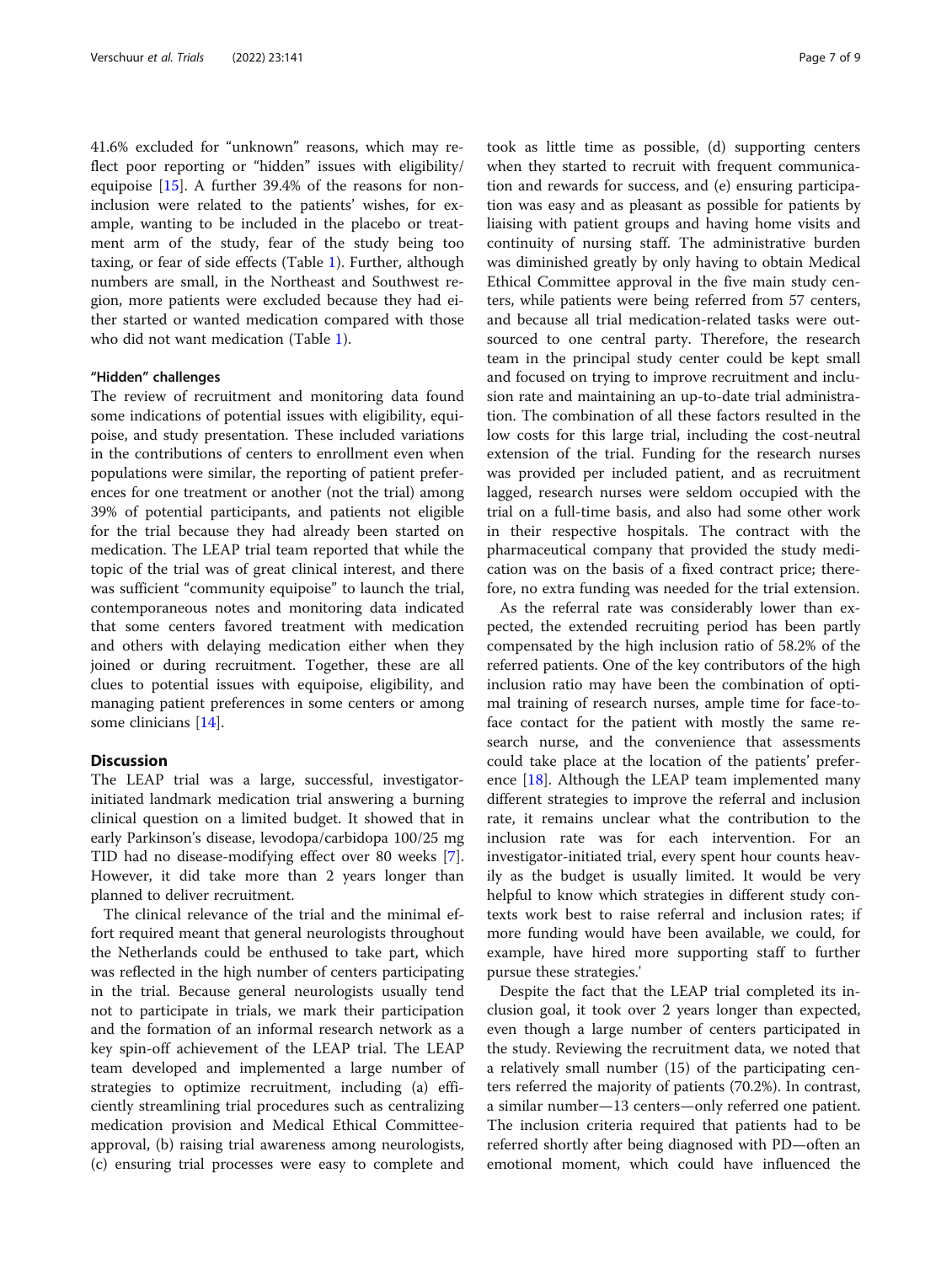willingness for a patient or neurologist to discuss referral for a study—suggesting the possible involvement of a "hidden challenge" such as equipoise or issues with study presentation in some of the centers. The aimed for inclusion ratio of all estimated eligible patients of about 20% proved to be too ambitious, although prior to the study, we did not possess data to have a more realistic estimation. It is a key priority for future investigatorinitiated trials to have better data to estimate recruitment rates [\[19](#page-8-0)].

In this context, the steady referral rate of all participating centers throughout the trial is of interest, particularly despite the efforts to improve it—as this also suggests that there may have been other factors at work. Trial teams need to decide whether to focus resources on improving inclusion ratios or referral rate to enable as many eligible patients as possible to consider participation [\[13\]](#page-8-0).

Furthermore, as a majority of the centers from which the most patients were included were situated in the region of the principal study center, this shows that this is apparently a factor that boosts the willingness to participate in referring patients. The large difference in the ratio of estimated eligible patients versus referred patients of the Northwest and Southwest regions supports this opinion. These centers had interns, residents, or neurologists previously trained at the principal study center, suggesting that these centers could have a higher commitment to the trial. Previous QRIs also suggest such variations might also signal that sites varied in their assessment of eligibility and/or equipoise [[19](#page-8-0), [20](#page-8-0)].

In our trial, 39.4% of the not included patients did not participate because of reasons related to the patients' opinion, possibly leaving room for improvement of the inclusion ratio. The presence of patient preferences distributed across the interventions is often an indicator of underlying difficulties with equipoise that are reflected in the way the trial is presented to patients [[21](#page-8-0)]. Finally, the fact that in the Northeast and Southwest region many more patients were excluded because they had either started or wanted medication compared with those who did not want medication, could further reflect issues with equipoise or study presentation noted above [[14,](#page-8-0) [16](#page-8-0), [21](#page-8-0)].

Since QRI research has shown that clinicians who are more comfortable with equipoise can present the study more effectively, a QRI integrated prospectively would have investigated the reasons of neurologists to refer patients and the way they and the research nurses presented the trial to patients [[16\]](#page-8-0). Without recordings, it is unknown whether this issue played a role in the LEAP trial, but it could help to understand why there were differences in referral and inclusion rates. If a QRI had been integrated into the LEAP

trial, more comprehensive data would have been collected about patient screening, eligibility assessment, whether patients were approached, and then accepted or declined randomization—using the Screened, Eligible, Approached Randomised (SEAR)-framework [[19\]](#page-8-0). This would have provided evidence about the issues that might have inhibited recruitment, helping find strategies to improve referral and inclusion rates and reducing any center variations [[13\]](#page-8-0). The QRI-Two review was limited by being undertaken after completion of recruitment.

This study has shown that the LEAP trial—an investigator-initiated medication trial studying a neurodegenerative disease in an early stage—was successful in achieving the aim for sample size. This was achieved on a limited budget by focusing on minimizing administrative and organizational procedures. However, the trial did take 2 years longer than anticipated to complete recruitment. A review of recruitment processes and monitoring data showed that centers with closer institutional ties to a principal study center tended to have a higher referral rate, and variations in referrals and reasons of non-inclusion suggested the presence of "hidden" challenges related to clinical equipoise, patient eligibility, or study presentation. Integrating a recruitment intervention such as a QRI prospectively could have explored the hidden challenges and found solutions that could have increased recruitment efficiency.

#### Authors' contributions

CV and RdB contributed to the conception and design of the article. CV wrote the first draft. CV, JLD, and RdB further drafted the manuscript, critically revised the manuscript for important intellectual content, and subsequently read and approved the final manuscript.

#### Funding

The LEAP trial was funded by ZonMw (Dutch governmental fund for health research, project number 0-82310-97-11031), Stichting Parkinsonfonds, Stichting Parkinson Nederland (both Dutch charitable funding organization for PD research), and Parkinson Vereniging (Dutch patient organization).

#### Availability of data and materials

For academic research, de-intentified data used for analyses presented in this article can be requested from the corresponding author.

#### Declarations

#### Ethics approval and consent to participate

Not applicable.

#### Competing interests

The authors declare that they have no competing interests.

#### Author details

<sup>1</sup>Department of Neurology, Amsterdam Neuroscience, Amsterdam UMC, University of Amsterdam, Meibergdreef 9, 1105, AZ, Amsterdam, The Netherlands. <sup>2</sup>Bristol Medical School, University of Bristol, Bristol, UK.